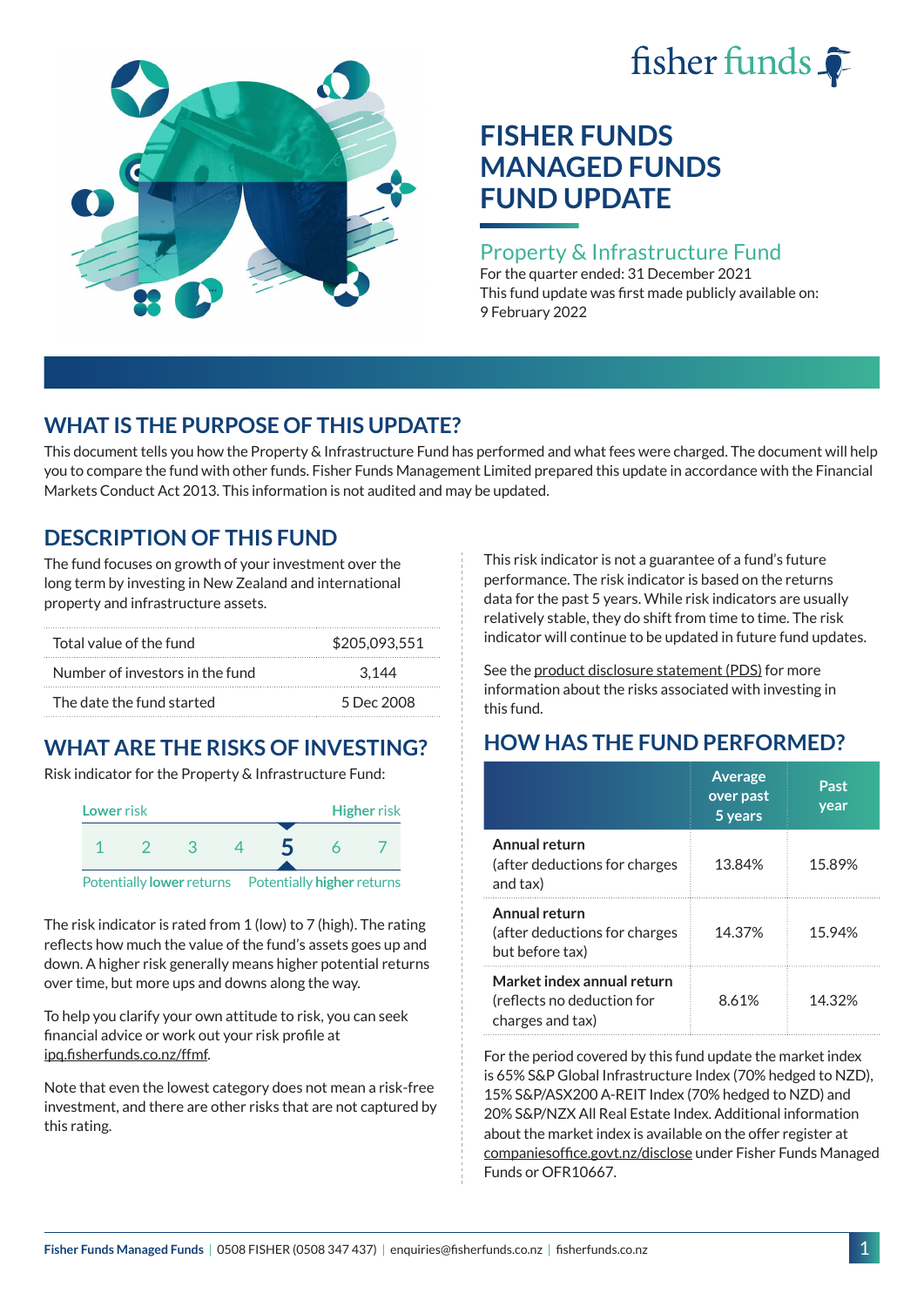## **ANNUAL RETURN GRAPH**



This shows the return after fund charges and tax for each of the last 10 years ending 31 March. The last bar shows the average annual return for the last 10 years, up to 31 December 2021.

**Important:** This does not tell you how the fund will perform in the future.

Returns in this update are after tax at the highest prescribed investor rate (PIR) of tax for an individual New Zealand resident. Your tax may be lower. The market index return<sup>2</sup> reflects no deduction for charges and tax.

#### **WHAT FEES ARE INVESTORS CHARGED?**

Investors in the Property & Infrastructure Fund are charged fund charges that include GST. In the year to 31 March 2021 these were:

|                                                       | % of net asset value |
|-------------------------------------------------------|----------------------|
| <b>Total fund charges</b>                             | 2.20%                |
| Which are made up of:                                 |                      |
| <b>Total management and</b><br>administration charges | 1.53%                |
| Inding:                                               |                      |
| Manager's basic fee                                   | 1 2 7 %              |
| Other management and<br>administration charges        | 0.26%                |
| Total performance-based fees <sup>1</sup>             | በ 67%                |

Small differences in fees and charges can have a big impact on your investment over the long term.

### **EXAMPLE OF HOW THIS APPLIES TO AN INVESTOR**

Katie had \$10,000 in the fund at the start of the year and did not make any further contributions. At the end of the year, Katie received a return after fund charges were deducted of \$1,589 (that is 15.89% of her initial \$10,000). Katie did not pay other charges. This gives Katie a total return after tax of \$1,589 for the year.

# **WHAT DOES THE FUND INVEST IN?**

#### **Actual investment mix**

This shows the types of assets that the fund invests in.



#### **Target investment mix**

This shows the mix of assets that the fund generally intends to invest in.